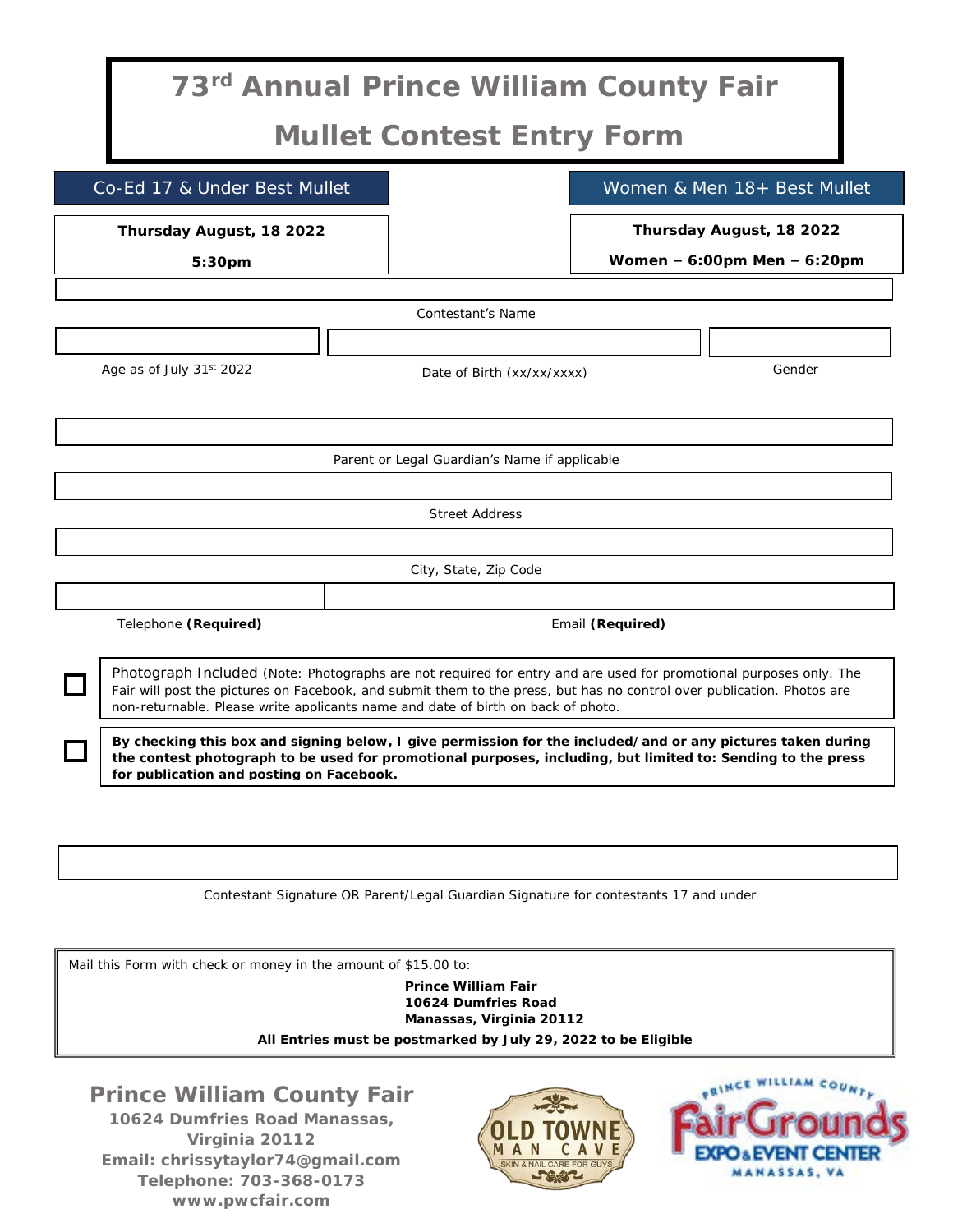## *73rd Annual Prince William County Fair*

**Mullet Contest Sponsored by: The Old Towne Man Cave**

Contest Coordinator: Chrissy Taylor Email: chrissytaylor74@gmail.com

## Rules:

- **1. All Entries must be Postmarked or in office no later than July 29, 2022.**
- **2. There is a \$15.00 entry fee per entry.**
- **3. Each Entry will receive two Fair Admission tickets. Tickets will be mailed to the address provided.**
- **4. All contestants will receive mailed confirmation of entry. This mailing will contain your 2 fair admission tickets, instructions for the day of the contest, and your contestant number on a sticker to be worn during the contest.**
- **5. Pictures may be submitted with your application. Pictures will be posted on the Prince William County Fair Facebook Page (with Parents Permission for minors - see below), and submitted to the newspaper for inclusion. We cannot guarantee they will published, as content is solely up to the editors of the publication.**
- **6. All mullets must be grown by the participant themselves, no fake hair, wigs, extensions, or artificial hair of any kind will be accepted.**
- **7. During the day of the competition, it is encouraged to come in "costume" and have your stage presence ready.**

| Co-Ed 17 & Under Best Mullet | Women & Men 18+ Best Mullet |
|------------------------------|-----------------------------|
| Thursday August, 18 2022     | Thursday August, 18 2022    |
| 5:30 <sub>pm</sub>           | Women $-6:00$ P.M.          |
|                              | Men $-6:20$ P.M.            |

| Placing: | <b>Grand Winner</b>                                | Runner Up                                              |
|----------|----------------------------------------------------|--------------------------------------------------------|
| Award:   | \$25 Gift Certificate for Old Towne Man Cave       | Rosette                                                |
|          | Trophy                                             |                                                        |
|          | <b>D&amp;EVENT CENTER</b><br><b>MANASSAS, VA</b>   | <b>SKIN &amp; NAIL CARE FOR GUYS.</b><br><b>Second</b> |
|          | Prince William County Fair                         |                                                        |
|          | 10624 Dumfries Road, Manassas, Virginia 20112-2720 |                                                        |

Email: chrissytaylor74@gmail.com Telephone: 703-368-0173

www.pwcfair.com

**To enter, please fill out the form on page 2**

**For judging criteria see page 3**